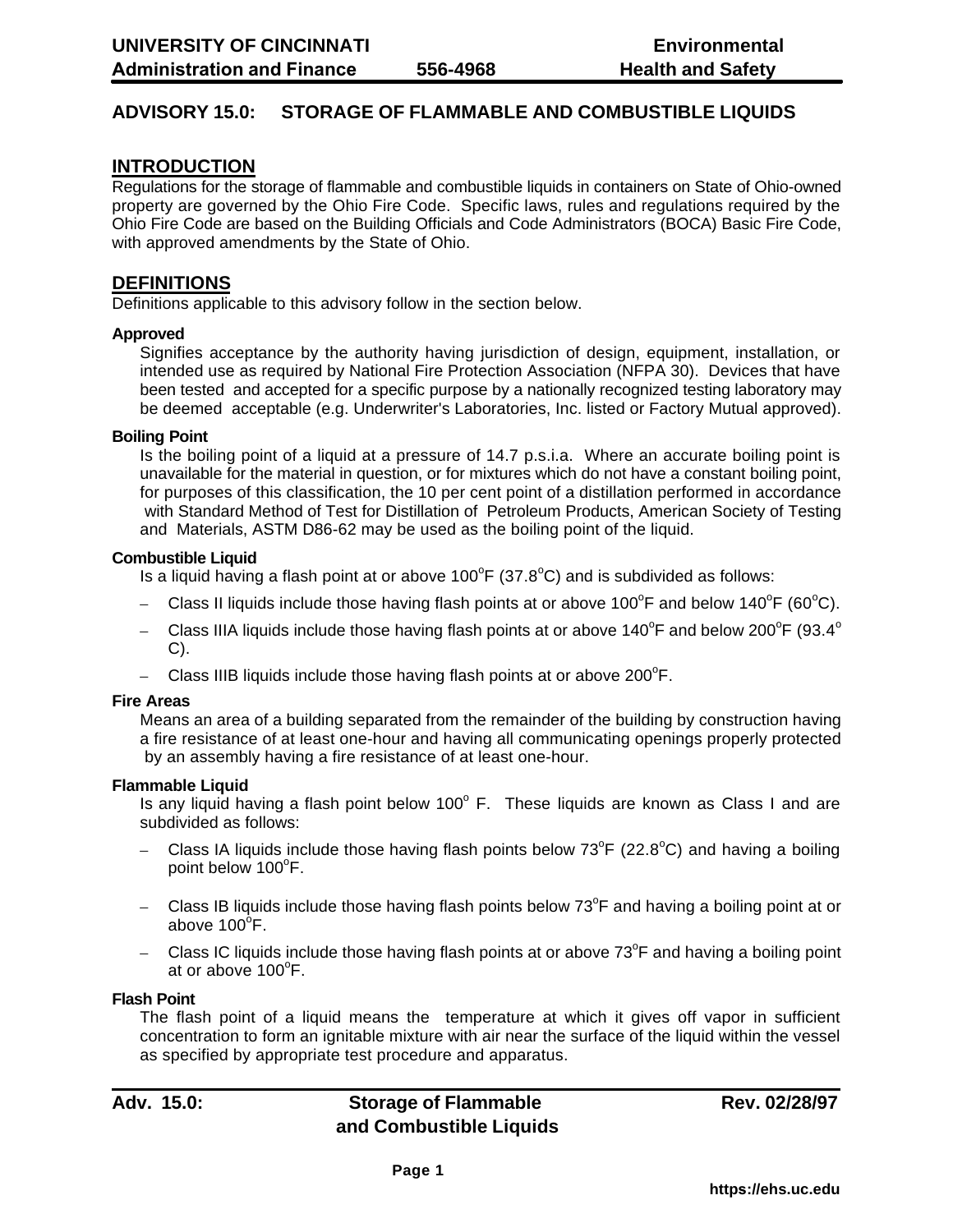## **Safety Can**

Is an approved container, of not more than five-gallon capacity, having a spring-closing lid and spout cover and so designed that it will safely relieve internal pressure when subjected to fire exposure.

# **REQUIREMENTS OF THE STATE FIRE CODE**

Section F-2905.0 of the Ohio Fire Code limits the size of containers that may be used for the storage of flammable and combustible liquids, depending upon the material in the container, as well as the construction of the container. In addition, it defines the maximum permissible storage for flammable or combustible liquids in office, educational and institutional occupancies.

**Container Storage Size** - The following is a synopsis of the pertinent parts of the Ohio Fire Code pertaining to the storage of flammable and combustible materials in containers. Container size and material of construction are determined by the physical characteristics of the liquid (see definitions of flammable and combustible liquids). Containers and portable tanks for flammable and combustible liquids shall conform to **Appendix No. 1**.

**Exclusions from Container Storage** - Medicines, beverages, foodstuffs, cosmetics and other common consumer items, when packaged according to commonly accepted practices, shall be exempt from the requirements of this section. In addition, Class IA and Class IB flammable liquids may be stored in glass of not more than one (1) gallon capacity if the required liquid purity (such as ACS analytical reagent grade or higher) would be affected by storage in metal containers, or if the liquid would cause excessive corrosion of the metal container.

**Storage Inside Buildings or Structures**- Storage of flammable and combustible liquids is limited to that required for operation of office equipment, maintenance, demonstration, treatment and laboratory work. All liquids in laboratories shall meet the following storage provisions:

- ß Not more than ten (10) gallons of flammable liquids shall be stored outside of an interior storage room or approved storage cabinet;
- ß Not more than twenty-five (25) gallons of flammable liquids shall be stored in safety cans outside of an interior storage room or approved storage cabinet;
- ß Not more than sixty (60) gallons of combustible liquids shall be stored outside of an interior storage room or storage cabinet;
- ß Quantities of flammable and combustible liquids in excess of those set forth in this section shall be stored in an approved interior storage room or storage cabinet.
- ß No more than one hundred and twenty (120) gallons of flammable or combustible liquids shall be stored in a flammable liquid storage cabinet with no container exceeding five-(5) gallon capacity. Of this total, not more than sixty (60) gallons may be of Class I and Class II liquids. Not more than three (3) flammable liquid storage cabinets may be located in a single fire area.
- ß Quantities greater than defined shall be stored in an approved flammable liquid storage room. (Approval from the State Fire Marshall or his authorized representative is required).
- ß Refrigerators and coolers used for storage of flammable liquids shall be used only if they are approved explosion proof appliances.

**Requirements for Marking and Labeling** - Every container of flammable or combustible liquids must be clearly labeled. In addition, safety cans or other portable containers of flammable liquids having a flash point at or below 80°F (26.7°C), excluding shipping containers must be painted red with some additional clearly visible identification, either a yellow band around the can or the name of the chemical conspicuously painted or stenciled on the can in yellow.

## **Dispensing Flammable Liquids**

# Adv. 15.0: Storage of Flammable Rev. 02/28/97 **and Combustible Liquids**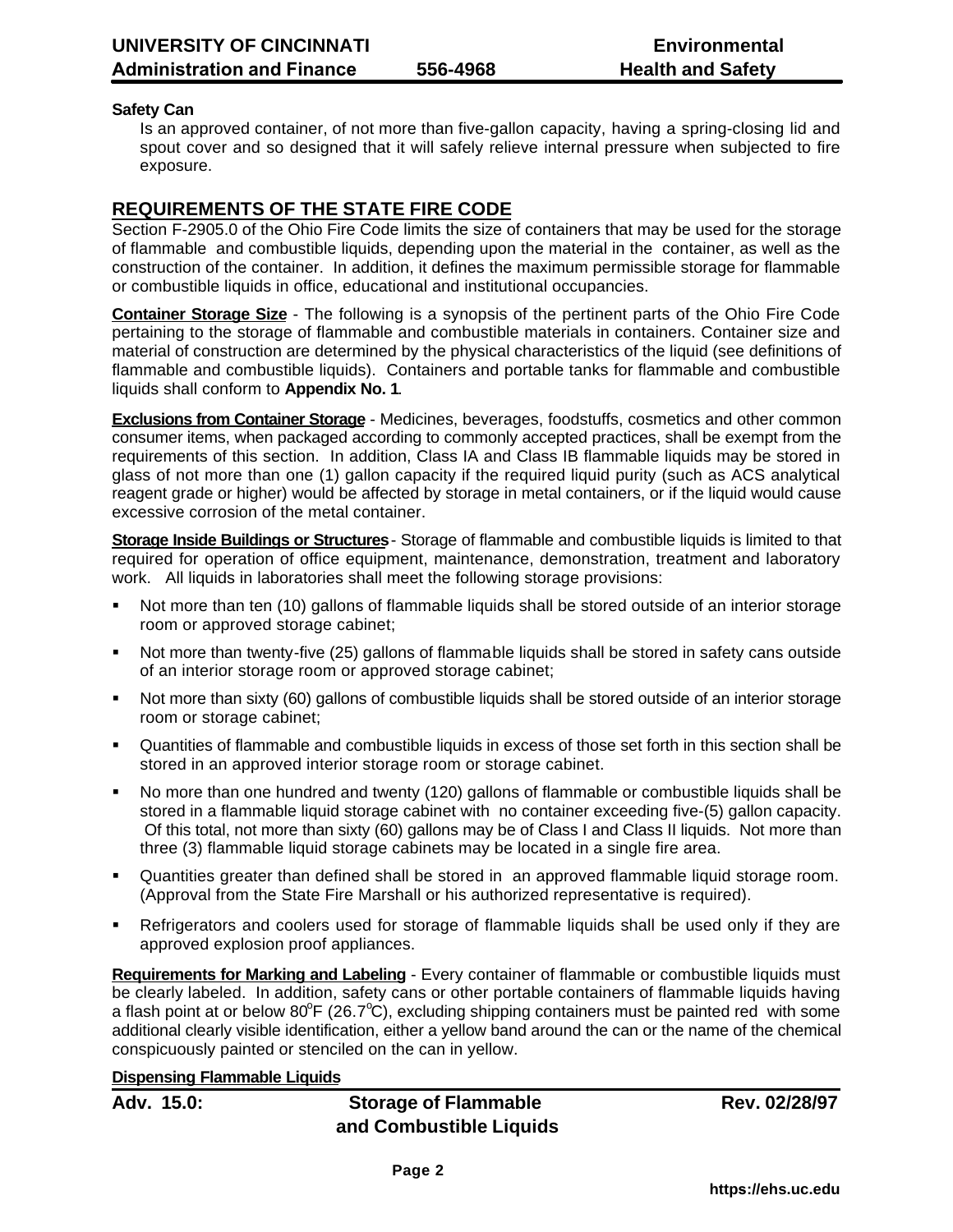- The dispensing of Class I, II or IIIA liquids from containers larger than five-gallon capacity shall be in an approved flammable liquid storage room and is limited to not more than three 55-gallon drums at any one time.
- An approved safety pump must be used with Class I and II liquids. Dispensing Class IIIA liquids requires the use of an approved self-closing safety faucet, a bonding wire between the drum and the container being filled, and a grounding wire connecting the drum to ground. In locations where flammable vapors are present, precautions should be taken to control or eliminate sources of ignition.